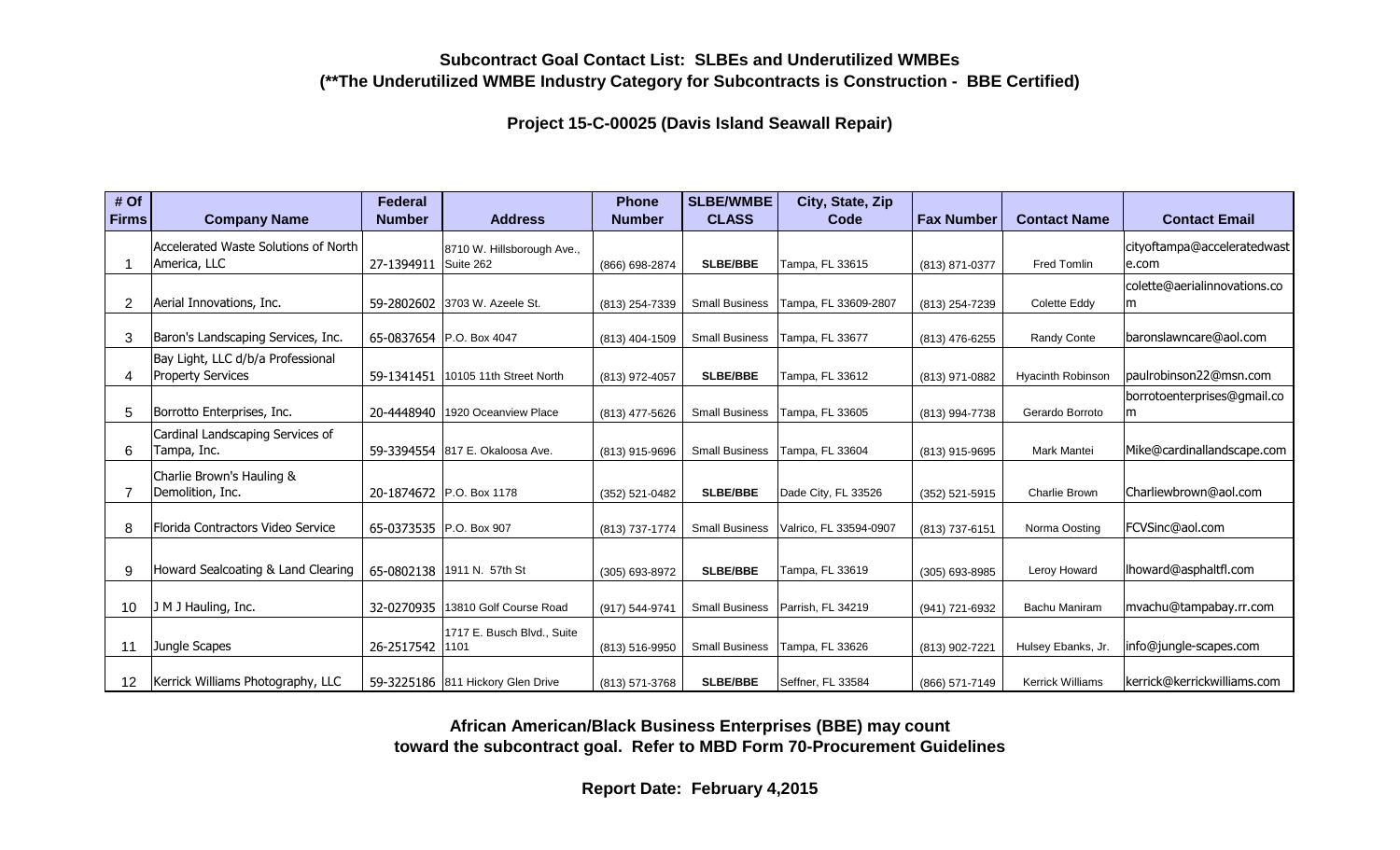## **Subcontract Goal Contact List: SLBEs and Underutilized WMBEs (\*\*The Underutilized WMBE Industry Category for Subcontracts is Construction - BBE Certified)**

**Project 15-C-00025 (Davis Island Seawall Repair)**

| # Of         |                                     | Federal       |                                    | <b>Phone</b>   | <b>SLBE/WMBE</b>                       | City, State, Zip                                      |                   |                        |                                |
|--------------|-------------------------------------|---------------|------------------------------------|----------------|----------------------------------------|-------------------------------------------------------|-------------------|------------------------|--------------------------------|
| <b>Firms</b> | <b>Company Name</b>                 | <b>Number</b> | <b>Address</b>                     | <b>Number</b>  | <b>CLASS</b>                           | Code                                                  | <b>Fax Number</b> | <b>Contact Name</b>    | <b>Contact Email</b>           |
|              |                                     |               |                                    |                |                                        |                                                       |                   |                        | manestrucking22@tampabay.      |
| 13           | Manes Trucking, Inc.                |               | 59-3594014 5812 Imperial Key       | (813) 475-4466 | <b>Small Business</b>                  | Tampa, FL 33615                                       | (813) 475-4466    | Amelia Manes           | rr.com                         |
|              |                                     |               |                                    |                |                                        | Jacksonville, FL 32203-                               |                   |                        | mgraham@logistical-            |
| 14           | Logistical Transportation Co., Inc. |               | 59-1988061 P.O. Box 40001          |                | (904) 764-3219   African American 0001 |                                                       | (904) 766-2446    | Marion Graham, Jr.     | company.com                    |
|              |                                     |               | 2900 University Square             |                |                                        |                                                       |                   |                        | McfarlaneLandscaping@gmail     |
| 15           | McFarlane Landscaping, Inc.         | 45-5137361    | Drive, Apt. 65                     | (813) 244-9044 |                                        | African American Tampa, FL 33612                      | (813) 345-2133    | <b>Brian Mcfarlane</b> | .com                           |
|              |                                     |               |                                    |                |                                        |                                                       |                   |                        |                                |
| 16           | Mercury Productions, Inc.           | 59-3491905    | 12463 92nd Terrace                 | (813) 287-8044 | <b>Small Business</b>                  | Seminole, FL 33772                                    | (813) 287-8613    | William McQueen        | bill@mercurytampabay.com       |
|              |                                     |               |                                    |                |                                        |                                                       |                   |                        |                                |
| 17           | Morelli Landscaping, Inc.           | 59-1877993    | 4855 162nd Avenue North            | (727) 535-6263 | <b>Small Business</b>                  | Clearwater, FL 33762                                  | (727) 536-6855    | Joe Morelli            | vjmorelli@tampabay.rr.com      |
|              |                                     |               | P.O. Box 292873 6441               |                |                                        |                                                       |                   |                        |                                |
| 18           | NPC Mowing & Landscaping            | 03-0555858    | Eureka Springs Road                | (813) 967-4386 | <b>Small Business</b>                  | Tampa, FL 33687-2873                                  | (352) 668-3295    | John Woodhouse         | Jwoodho793@aol.com             |
|              |                                     |               |                                    |                |                                        |                                                       |                   |                        | d.jones@on-                    |
| 19           | On-Point Group, Inc.                |               | 38-3788119 5608 Puritan Rd         | (813) 927-2808 | <b>SLBE/BBE</b>                        | Tampa, FL 33617                                       | (813) 374-0993    | Daphne Jones           | pointgroupinc.com              |
|              |                                     |               | 13014 N. Dale Mabry Hwy,           |                |                                        |                                                       |                   |                        |                                |
| 20           | Ortzak Technology, LLC              | 45-4837502    | Suite 623                          | (813) 961-6023 | <b>Small Business</b>                  | Tampa, FL 33618                                       | (813) 961-6023    | <b>Daniel Castro</b>   | dcastro@ortzak.com             |
|              |                                     |               |                                    |                |                                        |                                                       |                   |                        |                                |
| 21           | Par Development Partners, Inc.      |               | 20-5657414   10002 Forest Hills Dr | (813) 374-2856 | <b>SLBE/BBE</b>                        | Tampa, FL 33612                                       | (866) 594-2505    | Yancy Wilson           | ydwilson@aol.com               |
|              |                                     |               |                                    |                |                                        |                                                       |                   |                        |                                |
| 22           | Sabrina's Trucking, LLC             |               | 59-3284380 P.O. Box 992            | (813) 629-7210 | <b>SLBE/BBE</b>                        | Mango, FL 33550                                       | (813) 627-9094    | Nathaniel Johnson      | jtrucker151@aol.com            |
|              |                                     |               |                                    |                |                                        |                                                       |                   |                        | shenderson62@tampabay.rr.c     |
| 23           | Scott Henderson Productions, Inc.   |               | 16-1416204 20208 Ravens End Dr.    | (585) 820-5683 | <b>Small Business</b>                  | Tampa, FL 33647                                       |                   | Scott Henderson        | om                             |
|              |                                     |               |                                    |                |                                        |                                                       |                   |                        | dahlia@sterlingsilverlandscapi |
| 24           | Sterling Silver Scape & Sod, Inc.   |               | 59-3171150 P.O. Box 450459         |                |                                        | (407) 846-3225   African American Kissimmee, FL 34745 | (407) 846-3207    | <b>Sterling Blake</b>  | ng.com                         |

**African American/Black Business Enterprises (BBE) may count toward the subcontract goal. Refer to MBD Form 70-Procurement Guidelines**

**Report Date: February 4,2015**